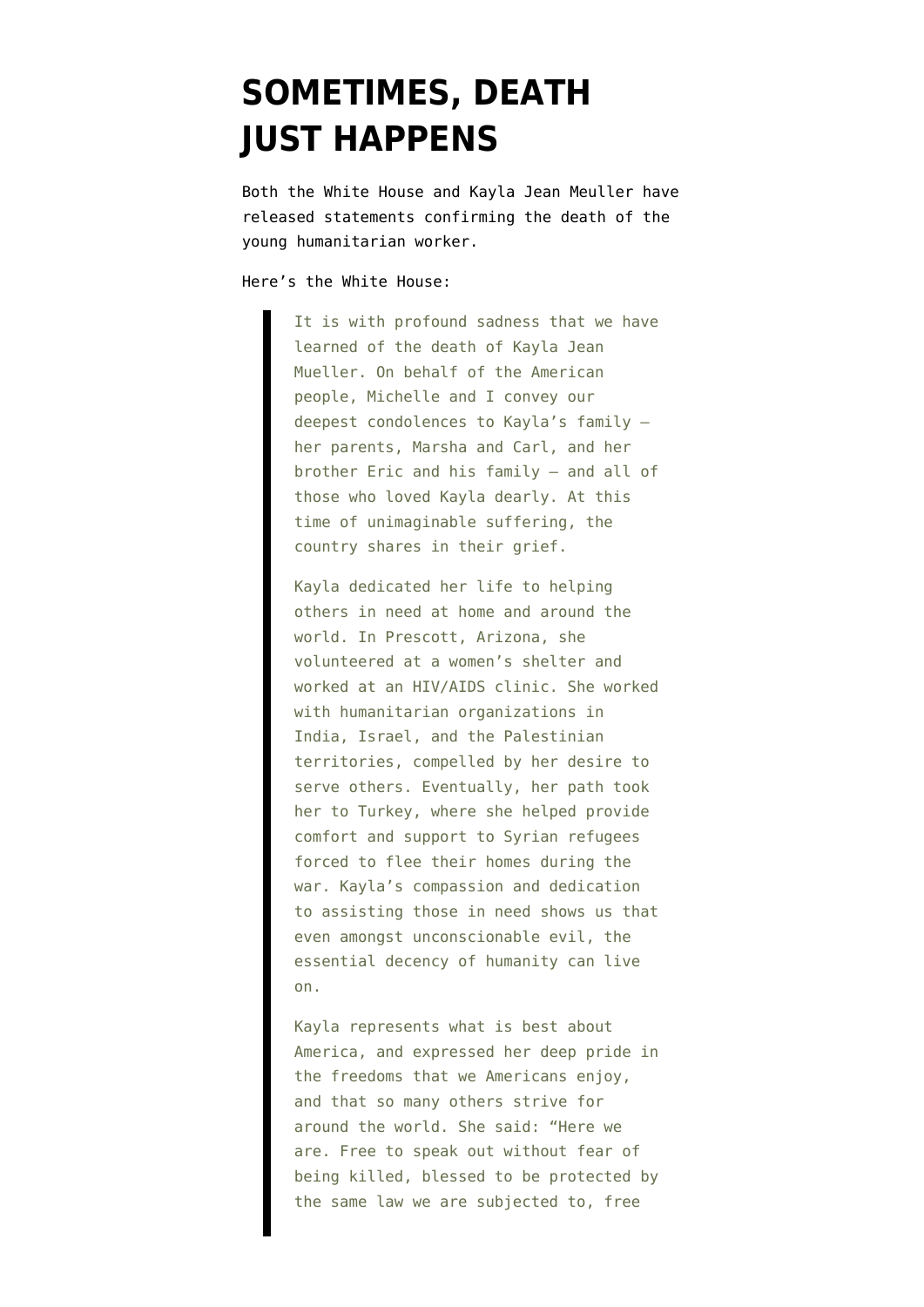to see our families as we please, free to cross borders and free to disagree. We have many people to thank for these freedoms and I see it as an injustice not to use them to their fullest."

Kayla Mueller used these freedoms she so cherished to improve the lives of others. In how she lived her life, she epitomized all that is good in our world. She has been taken from us, but her legacy endures, inspiring all those who fight, each in their own way, for what is just and what is decent. No matter how long it takes, the United States will find and bring to justice the terrorists who are responsible for Kayla's captivity and death.

ISIL is a hateful and abhorrent terrorist group whose actions stand in stark contrast to the spirit of people like Kayla. On this day, we take comfort in the fact that the future belongs not to those who destroy, but rather to the irrepressible force of human goodness that Kayla Mueller shall forever represent.

And Mueller's family:

We are heartbroken to share that we've received confirmation that Kayla Jean Mueller, has lost her life.

Kayla was a compassionate and devoted humanitarian. She dedicated the whole of her young life to helping those in need of freedom, justice, and peace.

In a letter to her father on his birthday in 2011, Kayla wrote:

'I find God in the suffering eyes reflected in mine. If this is how you are revealed to me, this is how I will forever seek you.'

'I will always seek God. Some people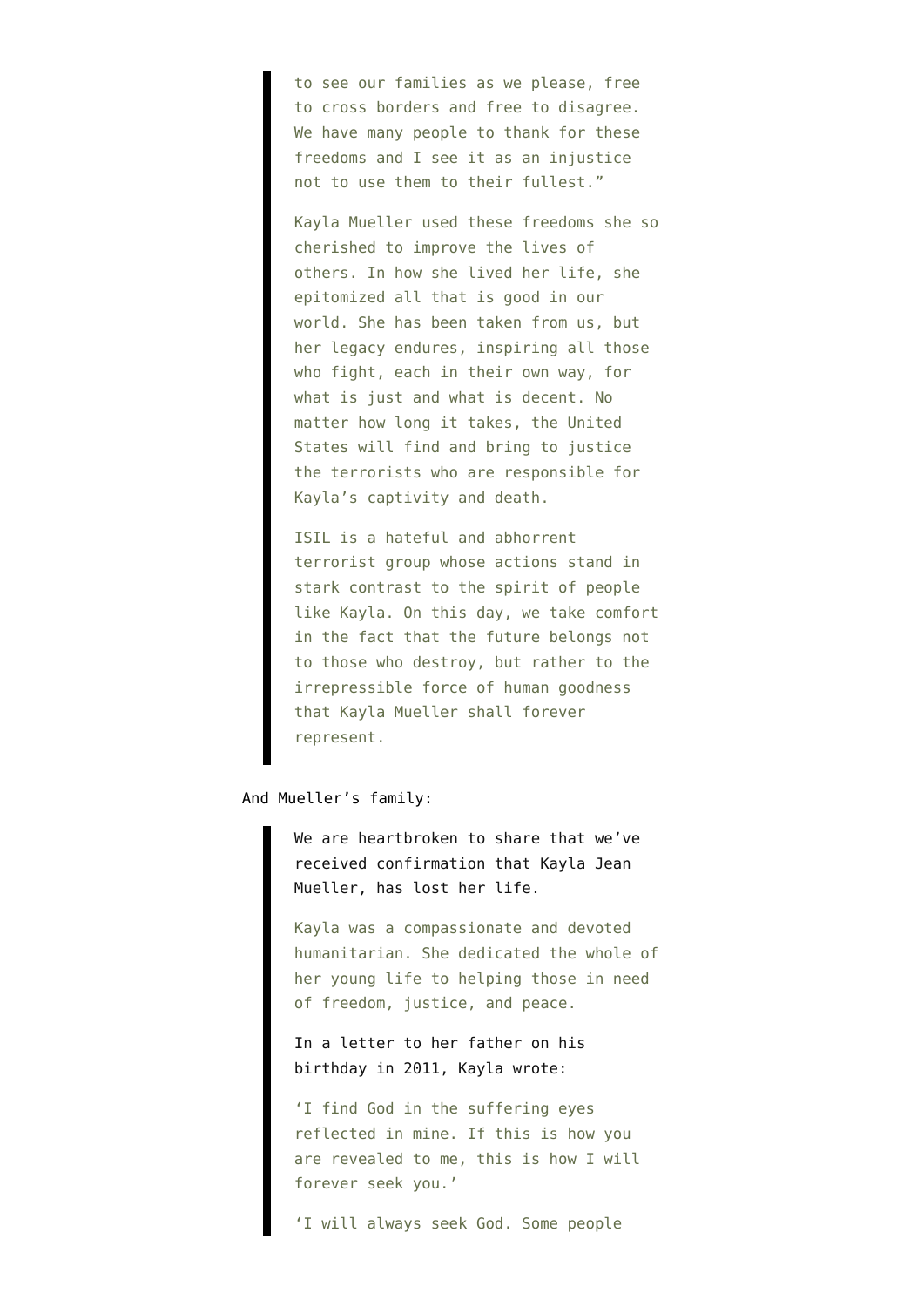find God in church. Some people find God in nature. Some people find God in love; I find God in suffering. I've known for some time what my life's work is, using my hands as tools to relieve suffering.'

Kayla was drawn to help those displaced by the Syrian civil war. She first traveled to Turkey in December, 2012 to provide humanitarian aid to Syrian refugees. She told us of the great joy she took in helping Syrian children and their families.

We are so proud of the person Kayla was and the work that she did while she was here with us. She lived with purpose, and we will work every day to honor her legacy.

Our hearts are breaking for our only daughter, but we will continue on in peace, dignity, and love for her.

We remain heartbroken, also, for the families of the other captives who did not make it home safely and who remain in our thoughts and prayers. We pray for a peaceful resolution of the conflict in Syria.

Both statements appropriately salute her life, emphasizing what a tragedy her death is.

But neither statement includes any agent with her death. The White House has "learned of the death of Kayla Jean Mueller." Her family confirms she "has lost her life."

Amid ISIL's allegations that she was killed in a Jordanian bomb strike, the utter lack of an agency here seems to suggest those claims are correct. When ISIL kills a hostage, agency is at the forefront. When a bomb kills a hostage, no one is to blame.

None of that justifies ISIL's hostage taking, nor does it absolve them of guilt in Mueller's killing. But the language here deserves notice.